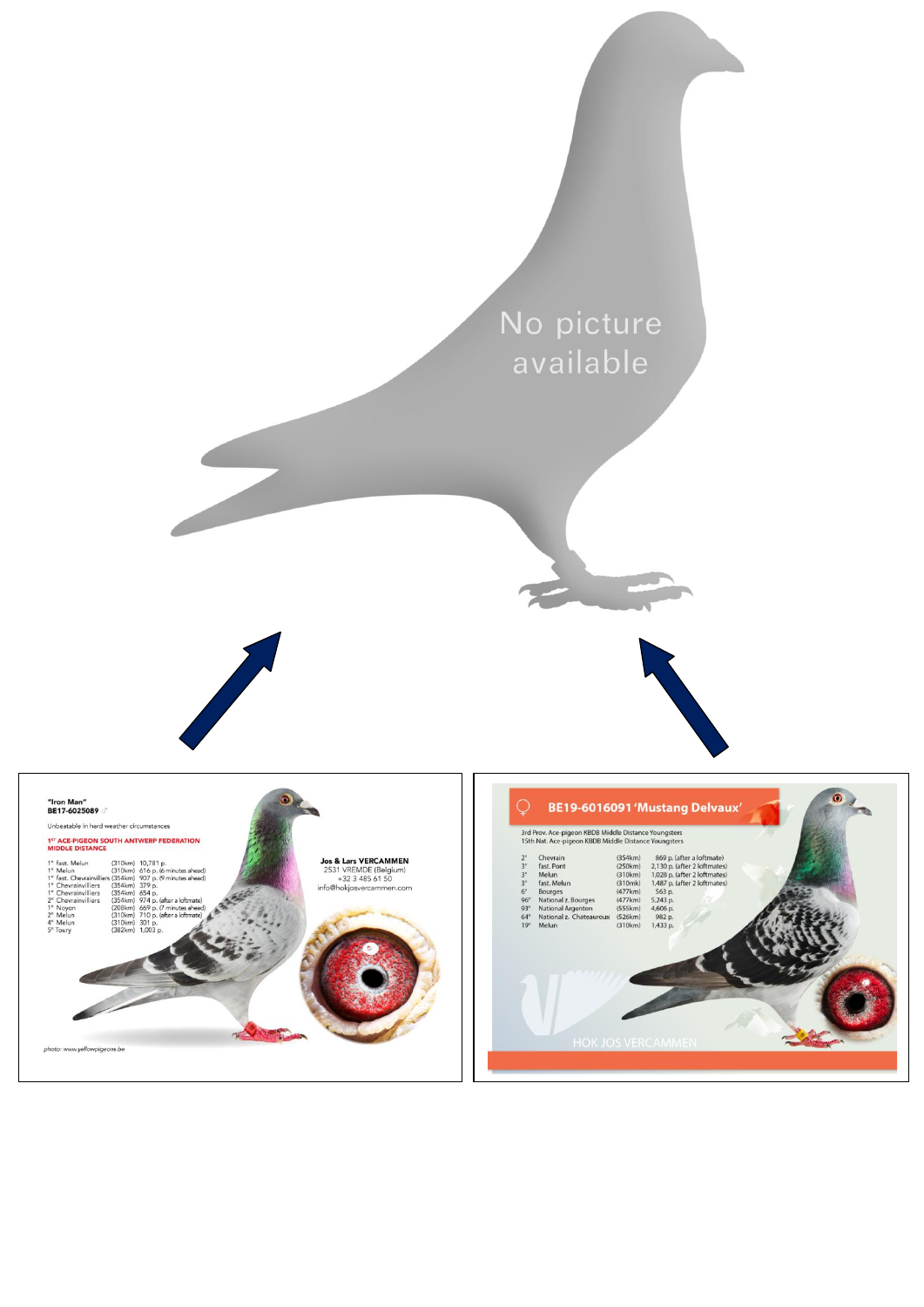**Quality has a name: ZUMDIEK** 

www.brieftauben-zumdiek.de • Mobile: +49 (0) 175-44 33 210 ... Home Of The Best All-Round Pigeons .

Breiftauben-Zumdiek Tecklenburger Weg 11 33428 Harsewinkel

www.brieftauben-zumdiek.de brieftauben-zumdiek@t-online.de

### BE-17-6025089 V

### **`Iron Man' Stammvogel**

Vercammen Jos & Lars

gehämmert

11. Nationale Ass-Taube KBDB MD 2018 1. Ass-Taube Jährige Süd Antwerpen MD 1. schnellste - 10.781 Tb. 310 km 1. Preis - 616 Tb. 310 km (6 min. voraus) 1. schnellste - 907 Tb. 354 km 1. Preis - 379 Tb. 354 km 1. Preis - 654 Tb. 354 km 2. Preis - 974 Tb. 354 km 1. Preis - 669 Tb. 208 km (7 min. voraus) 2. Preis - 710 Tb. 310 km 4. Preis - 301 Tb. 310 km

#### 5 Proje - 1 003 Th 382 km

Stammbaum von Taube:

# BE-21-6138684 V

'Zoon Iron Man'

### Vercammen Jos & Lars

blau

- Sohn von Stammvogel 'Iron Man': 11. Nationale Ass-Taube KBDB MD 1. Ass-Taube Jährige Süd Antwerpen 1. schnellste - 10.781 Tb. 310 km 1. Preis - 616 Tb. 310 km 1. schnellste - 907 Tb. 354 km 1. Preis - 379 Tb. 354 km 1. Preis - 654 Tb. 354 km 2. Preis - 974 Tb. 354 km 1. Preis - 669 Tb. 208 km 2. Preis - 710 Th. 310 km 4 Preis - 301 Th 310 km 5. Preis - 1,003 Th, 382 km - Sohn von `Mustang Delvaux´ : 15. Nationale Ass-Taube KBDB MD YB 3. Provinziale Ass-Taube KBDB MD YB 2. Preis - 869 Tb. 354 km 3. schnellste 2.130 Tb. 250 km 3. schnellste 1.487 Tb. 310 km 6. Preis - 563 Tb. 479 km 44. Preis - 3.125 Tb. 362 km 96. Preis - Nat.Z. 5.243 Tb. 479 km 93. Preis - Nat.Z. 4.606 Tb. 555 km - Enkel von Stammvogel 'Mustang' : 1. National Chateauroux 22.818 Tb. 1. schnellste 33.018 Tb. 526 km 1. National Zone 4.935 Tb. 526 km

## BE-19-6016091 W

'Mustang Delvaux'

Vercammen Jos & Lars

gehämmert

| - 15. Nationale Ass-Taube KBDB MD YE |
|--------------------------------------|
| 3. Provinziale Ass-Taube KBDB MD YB  |
| 2. Preis - 869 Tb. 354 km            |
| 3. schnellste 2.130 Tb. 250 km       |
| 3. schnellste 1.487 Tb. 310 km       |
| 6. Preis - 563 Tb. 479 km            |
|                                      |

- 44. Preis 3.125 Tb. 362 km
- 96. Preis Nat.Z. 5.243 Tb. 479 km
- 93. Preis Nat. Z. 4.606 Tb. 555 km - Tochter von Stammyogel `Mustang' :
- 1. National Chateauroux 22.818 Tb.
- schnellste 33 018 Th 526 kn

# NL-16-1526371 V

'Bruce Lee Verkerk Gerard & Bas

### gehämmert

- Sohn von `Andy Murray´ : 2. Nationale Ass-Taube NL LD 3. Provinziale Ass-Taube NL LD 6. Preis - National 8.864 Tb. 12. Preis - NPO 4.961 Tb 30. Preis - NPO 13.592 Tb. - Vater von 'Iron Man': 11. Nationale Ass-Taube KBDB MD 1. Ass-Taube Jährige Süd Antwerpen 1. schnellste - 10.781 Th. 310 km
- 1. Preis 616 Tb. 310 km liste - 007 Th 35
- BE-09-6248277W 'Mulan'

Vercammen Jos & Lars

blau

- Mutter von 'Hulk' :
- 1. Preis 394 Tb, 617 km
- 2. Preis 634 Tb. 675 km
- 8. Preis National Z. 2.298 Tb. 675 km 12. Preis - Provinzial 741 Tb. 704 km
- 18. Preis Nat.Z. Poiters 2.708 Tb.
- Mutter von 'Iron Man' 11. Nationale Ass-Taube KBDB MD
- 1. Ass-Taube Jährige Süd Antwerpen 1. schnellste - 10.781 Tb. 310 km 1. Preis - 616 Tb. 310 km
- $007T1$

# BE-14-6175237 V

## 'Mustang' Stammvogel Vercammen Jos & Lars

dunkel

- 
- 1. National Chateauroux 22.818 Tb. 1. schnellste 33.018 Th 526 km 1. National Zone 4.935 Tb, 526 km
- Vater von 'Lilly' : 1. Preis - National Z. 3.961 Tb. 555 km
- 3. Preis National 13.730 Tb. 555 km 39. Preis - National 3.024 Tb. 479 km 1. Preis - 810 Tb. 208 km 1. Preis - 492 Tb. 208 km 2. Preis - 688 Tb. 354 km
- Vater von 'Miss Mustang' :
- 2 Preis National 7 1 563 Th 526 kg

# BE-16-6032196 W

Vercammen Jos & Lars

#### gehämmert

`Chanel'

1. Preis - 419 Tb. 208 km 5. Preis - 428 Tb. 555 km 5. Preis - 656 Tb. 208 km 6. Preis - 430 Tb. 354 km 7. Preis - 660 Tb. 310 km 9. Preis - 692 Tb. 208 km 27. Preis - 4.902 Tb. 310 km 29. Preis - Nat. Z. 7.332 Tb. 555 km 67. Preis - Nat. Z. 4.398 Tb. 526 km 99. Preis - National 18,689 Tb. 526 km

- NL-11-1740957 V 'Andy Murray'
- Verkerk Gerard & Bas 2. Nationale Ass-Taube NL Topwings LD 3. Provinziale Ass-Taube NL LD
- 6. Preis National 8.864 Tb.

# NL-11-1740948 W

**Utopia** Verkerk Gerard & Bas 2. Preis - 11.572 Th.

28. Preis - NPO 3.875 Tb. 79. Preis - NPO 9.896 Tb.

## BE-06-6270152 V

### `Rolo<sup>"</sup>

Vercammen Jos & Lars - Vater von 'Aladdin'

1. schnellste - 64.621 Tb. 479 km - Vater von 'Bourges Diamons'

## BE-08-6174628 W

'Polina' Tochter Leeuw **Wouters Marcel** 

- Mutter von 'Aladdin' : 1. schnellste - 64.621 Tb. 479 km Mutter von 'Bourges Diamons'

# BE-09-6248087 V

### 'Tristo' Vater Mustang Vercammen Jos & Lars

- Vater von 'Mustang': 1. schnellste National 33.018 Tb.526  $km$ 

### BE-12-6196107 W

- 'Letra' Mutter Mustang
- Vercammen Jos & Lars - 10. Preis - 491 Tb. 208 km
- 25. Preis 1.257 Tb. 366 km 93. Preis - National 2.882 Tb. 479 km

## BE-10-6052441 V

'Hercules'

- Vercammen Jos & Lars
- Vater von 'Kargo' : 6. Preis - National 5.670 Tb. 504 km 1. schnellste - 1.149 Tb. 208 km

### BE-11-6340842 W **Paris**

Vercammen Jos & Lars

- Mutter von 'Chanel': 1. Preis - 419 Tb. 208 km 5. Preis - 428 Tb, 555 km

# NL-09-1186402 V

`Goofy'

Verkerk Gerard & Bas

- 
- NI-08-1537357 W

`Shine` Verkerk Gerard & Bas

NL-06-2162254 V 'Johnny English'

Verkerk Gerard & Bas NL-07-1817923 W

- 'Olympic Solange'
- Verkerk Gerard & Bas
- BE-04-6058005 V
- 'Solo'

Vercammen Jos & Lars

- BE-03-6287022 W
- `Rilke
- Vercammen Jos & Lars
- BE-03-6277418V `De Leeuw<sup>'</sup> 5x 1. Preis
- **Wouters Marcel**

'Duivin van Broer Leeuw'

'Barco' Großvater Mustang

'Kitty' Großmutter Mustang

'Gloria' Großmutter Mustang

Dr.Schwidde / Hofkens-Janssen

BE-06-6255026 W

BE-01-6387350 V

Vercammen Jos & Lars

BE-08-6174630 V

**Wouters Marcel** 

'Elektro' Stammyogel

BE-06-6270117 W

Vercammen Jos & Lars

BE-06-6270152 V

Vercammen Jos & Lars

BE-08-6174628 W

BE-01-6387174 V

Vercammen Jos & Lars

BE-09-6248530 W

Vercammen Jos & Lars

© Columba XT

**Wouters Marcel** 

`Beckham'

'Panter Lady'

'Polina' Tochter Leeuw

`Bolo

DV-00825-02-433 W

**Wouters Marcel**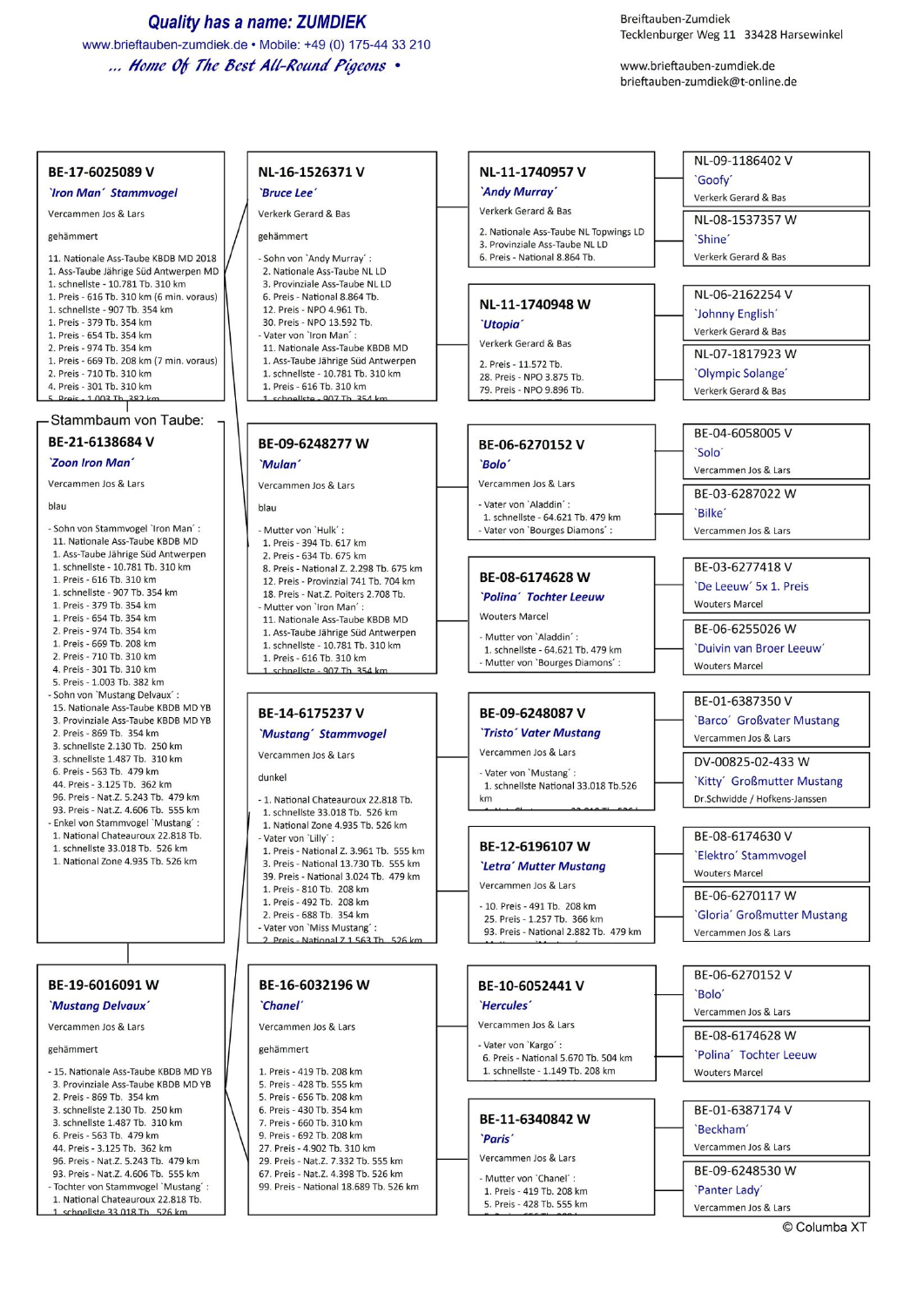# **ZUCHT – REFERENZEN VON `IRON MAN´ / BREEDING – REFERENCES OF `IRON MAN´**

"Iron Man"(**[B17-6025089](https://www.hokjosvercammen.com/pigeon/be17-6025089-0)**) won a.o. :

1st Ace-pigeon South Antwerp Federation Middle Distance Yearlings (+ 1,000 pigeons) 11th National Ace-pigeon KBDB Middle Distance

- 1° fast. Melun (310km) 10,781 p.
- 1° Melun (310km) 616 p. (6 minutes ahead)
- 1° fast. Chevrainvilliers (354km) 907 p. (9 minutes ahead)
- 1° Chevrainvilliers (354km) 379 p.
- 1° Chevrainvilliers (354km) 654 p.
- 2° Chevrainvilliers (354km) 974 p. (after a loftmate)
- 1° Noyon (208km) 669 p. (7 minutes ahead)
- 2° Melun (310km) 710 p. (after a loftmate)
- 4° Melun (310km) 301 p.
- 5° Toury (382km) 1,003 p.

"Iron Man"(**[BE17-6025089](https://www.hokjosvercammen.com/pigeon/be17-6025089-0)**) is father to a.o. :

### [BE20-6166100](https://www.hokjosvercammen.com/pigeon/be20-6166100) ♀

- 1° Fay aux Loges (402km) 601 p.
- 6° Provincial Fay aux Loges (402km) 1,709 p.
- 4° Sermaises (362km) 1,226 p.
- 10° fast. Sermaises 3,569 p.
- 5° Nanteuil (259km) 822 p.
- 32° National z. Chateauroux (526km) 1,362 p.
- 111° Nat. Chateauroux (526km) 7,674 p.
- 21° National z. Argenton (555km) 1,615 p.
- 114° National Argenton (555km) 9,851 p.

### [BE20-6166350](https://www.hokjosvercammen.com/pigeon/be20-6166350) ♀

- 1° Quievrain (104km) 421 p. 2° Noyon (208km) 636 p. 3° Noyon 1,029 p. 4° Sermaises (362km) 1,929 p. 9° Sermaises 1,917 p 15° Noyon 349 p.
- 16° Quievrain 538 p.

### [BE18-6020146](https://www.hokjosvercammen.com/pigeon/be18-6020146) ♀ :

51° National Bourges (479km) 10,401 p. 6° Melun (310km) 434 p. (after 5 loftmates)

### [BE20-6166101](https://www.hokjosvercammen.com/pigeon/be20-6166101) **♀**:

3° Provincial Melun (310km) 314 p.

### [BE20-6166050](https://www.hokjosvercammen.com/pigeon/be20-6166050) ♀ :

64° National Chateauroux (526km) 7,674 p. 33° National z. Argenton (555km) 1,615 p. 16° Sermaises (362km) 1,917 p. 8° Noyon (208km) 636 p. 10° Noyon 1,029 p.

#### [BE21-6138008](https://www.hokjosvercammen.com/pigeon/be21-6138008) ♂ :

5° Sermaises (362km) 1,684 p. 9° Sermaises 1,819 p

### **[BE21-6138110](https://www.hokjosvercammen.com/pigeon/be21-6138110) ♂:**

8° Nanteuil (259km) 1,540 p.

#### [BE21-6138234](https://www.hokjosvercammen.com/pigeon/be21-6138234) ♀ :

11° Sermaises (362km) 1,684 p. 12° Nanteuil (259km) 1,540 p. 10° Melun (310km) 900 p.

### BE21-6138317 &:

2° Quievrain (104km) 389 p. (after a loftmate) 11° fast. Quievrain (104km) 9,452 p.

### [BE21-6138279](https://www.hokjosvercammen.com/pigeon/be21-6138279) ♀

12° Sermaises (362km) 1,684 p.